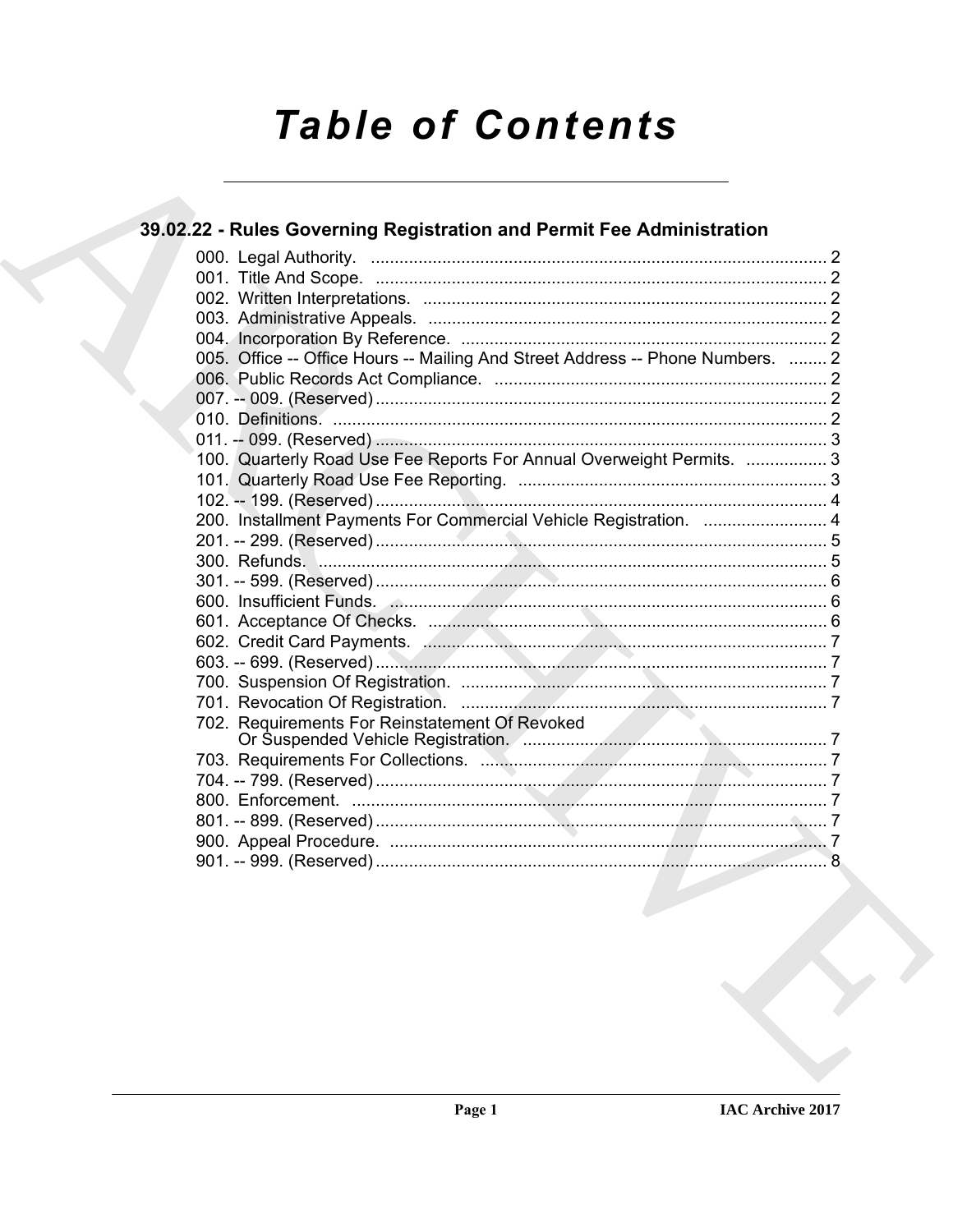#### **IDAPA 39 TITLE 02 CHAPTER 22**

#### <span id="page-1-0"></span>**39.02.22 - RULES GOVERNING REGISTRATION AND PERMIT FEE ADMINISTRATION**

#### <span id="page-1-1"></span>**000. LEGAL AUTHORITY.**

#### <span id="page-1-2"></span>**001. TITLE AND SCOPE.**

| <b>CHAPTER 22</b> |                  |                                                                                                                                                                                                                             |              |  |
|-------------------|------------------|-----------------------------------------------------------------------------------------------------------------------------------------------------------------------------------------------------------------------------|--------------|--|
|                   |                  | 39.02.22 - RULES GOVERNING REGISTRATION AND PERMIT FEE ADMINISTRATION                                                                                                                                                       |              |  |
|                   | 000.             | LEGAL AUTHORITY.<br>This rule, governing registration and permit fee administration as provided for in Sections 49-434 and 49-439, Idaho<br>Code, is adopted under authority of Section 49-201, Idaho Code.                 | $(3-29-10)$  |  |
|                   | 001.<br>01.      | TITLE AND SCOPE.<br>Title. This rule shall be cited as IDAPA 39, Title 02, Chapter 22, "Rules Governing Registration"<br>and Permit Fee Administration."                                                                    | $(3-19-07)$  |  |
|                   | 02.              | Scope. This rule clarifies the procedures for administering registration and permit fees.                                                                                                                                   | $(3-19-07)$  |  |
|                   | 002.             | <b>WRITTEN INTERPRETATIONS.</b><br>There are no written interpretations for this chapter.                                                                                                                                   | $(3-19-07)$  |  |
|                   | 003.             | <b>ADMINISTRATIVE APPEALS.</b><br>Administrative appeals under this chapter shall be governed by the provisions of IDAPA 04.11.01, "Idaho Rules of<br>Administrative Procedure of the Attorney General."                    | $(3-19-07)$  |  |
|                   | 004.             | <b>INCORPORATION BY REFERENCE.</b><br>There are no documents incorporated by reference in this chapter.                                                                                                                     | $(3-19-07)$  |  |
|                   | 005.             | <b>OFFICE -- OFFICE HOURS -- MAILING AND STREET ADDRESS -- PHONE NUMBERS.</b>                                                                                                                                               |              |  |
|                   | 01.              | Street and Mailing Address. The Idaho Transportation Department maintains a central office in<br>Boise at 3311 W State Street with a mailing address of PO Box 7129, Boise ID 83707-1129.                                   | $(3-19-07)$  |  |
|                   | 02.<br>holidays. | <b>Office Hours</b> . Daily office hours are 7:30 a.m. to 5:00 p.m. except Saturday, Sunday and state                                                                                                                       | $(3-29-10)$  |  |
|                   | 03.              | Telephone and Fax Numbers. The central office may be contacted during office hours by phone at<br>208-334-8611 or by Fax at 208-334-2006.                                                                                   | $(3-29-10)$  |  |
|                   | 006.             | PUBLIC RECORDS ACT COMPLIANCE.<br>All records associated with this chapter are subject to and in compliance with the Idaho Public Records Act, as set<br>forth in Title 74, Chapter 1, Idaho Code.                          | $(3-19-07)$  |  |
|                   | $007. - 009.$    | (RESERVED)                                                                                                                                                                                                                  |              |  |
|                   | 010.             | DEFINITIONS.                                                                                                                                                                                                                |              |  |
|                   | 01.              | <b>Combination of Vehicles.</b> A tractor or truck tractor and one (1) or more trailers and/or semitrailers.                                                                                                                | $(11-20-91)$ |  |
|                   | 02.              | <b>Customer</b> . The individual or entity that is registering/permitting the vehicle. The following terms;<br>customer, individual, company or registrant are interchangeable in this rule.                                | $(3-19-07)$  |  |
|                   | 03.              | <b>Insufficient Funds (ISF).</b> ISF will be the abbreviation as it pertains to checks written on personal<br>and/or business checking accounts without sufficient funds to cover the check, for payment to the department. | $(3-19-07)$  |  |
|                   | 04.<br>010.31.   | Non-Reducible Load. Defined in IDAPA 39.03.01, "Rules Governing Definitions," Subsection                                                                                                                                    | $(3-19-07)$  |  |
|                   |                  |                                                                                                                                                                                                                             |              |  |

#### <span id="page-1-4"></span><span id="page-1-3"></span>**003. ADMINISTRATIVE APPEALS.**

#### <span id="page-1-5"></span>**004. INCORPORATION BY REFERENCE.**

#### <span id="page-1-6"></span>**005. OFFICE -- OFFICE HOURS -- MAILING AND STREET ADDRESS -- PHONE NUMBERS.**

#### <span id="page-1-7"></span>**006. PUBLIC RECORDS ACT COMPLIANCE.**

#### <span id="page-1-14"></span><span id="page-1-13"></span><span id="page-1-12"></span><span id="page-1-11"></span><span id="page-1-10"></span><span id="page-1-9"></span><span id="page-1-8"></span>**010. DEFINITIONS.**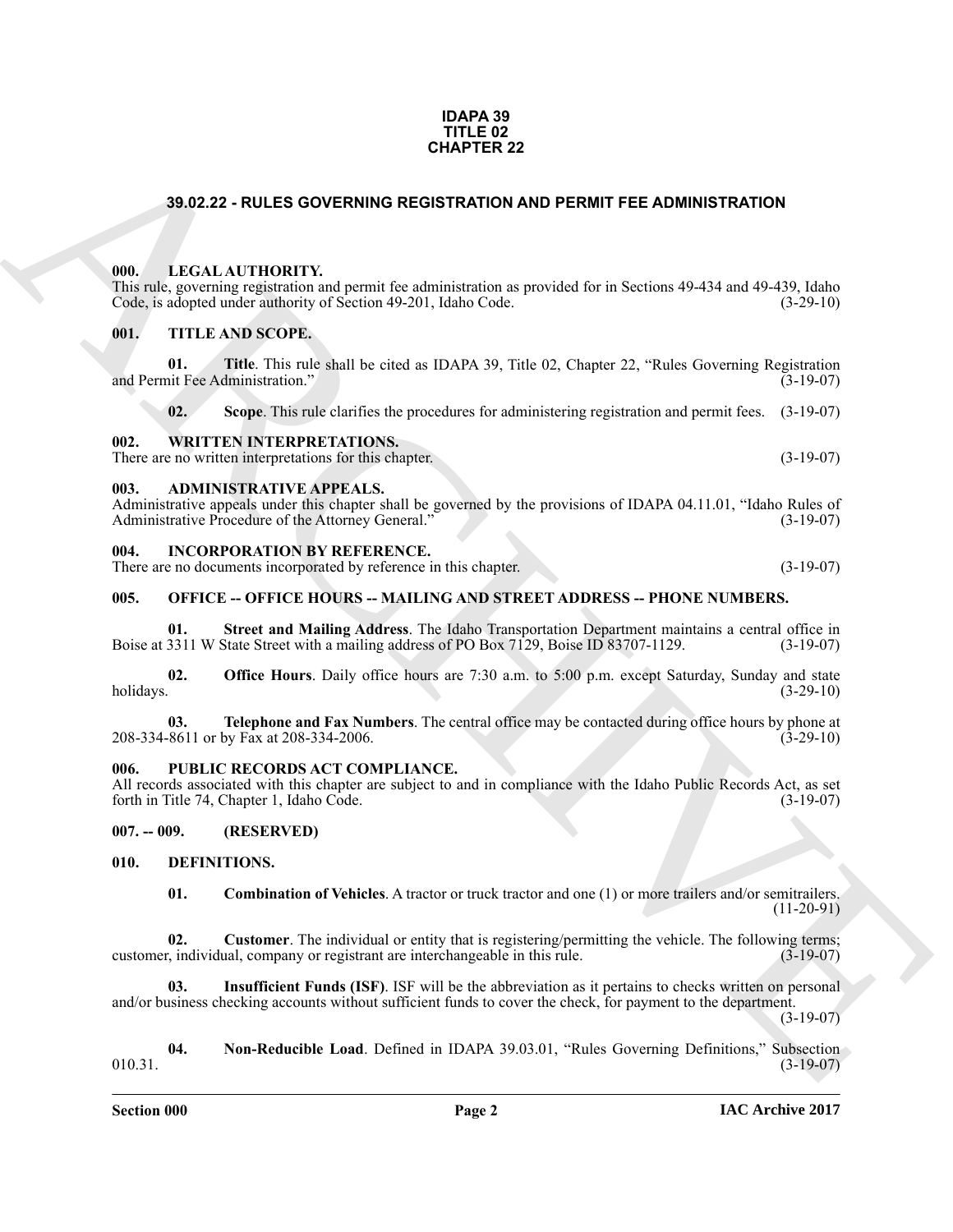<span id="page-2-3"></span>**05. Probable Cause**. Information sufficient to create a reasonable belief that the registrant of a motor vehicle(s) has either not paid fees due or has under reported miles traveled or has underpaid fees due. (3-19-07)

<span id="page-2-4"></span>**06. Quarterly Report**. The form for registrants to report the laden miles traveled on Idaho highways during the preceding three (3) months when transporting non-reducible vehicles/loads under annual overweight/<br>oversize permits. (3-19-07) oversize permits.

<span id="page-2-6"></span>**07. Revocation of Registration**. The termination of a registrant's vehicle registrations and authority to operate on Idaho highways for failure to comply with requirements specified by the Department and Idaho Code.

(3-19-07)

<span id="page-2-5"></span>**08.** Registrant. A person, firm, or corporation in whose name a vehicle or vehicles are registered, with account number assigned by the department. an Idaho account number assigned by the department.

<span id="page-2-7"></span>**09. Road Use Fee**. The fee per mile paid for non-reducible vehicles or combinations of vehicles hauling non-reducible loads. The fees are based on the number of axles on the vehicle or combination of vehicles and<br>the total gross weight, in addition to the registration fee. (3-19-07) the total gross weight, in addition to the registration fee.

<span id="page-2-8"></span>**10. Suspension of Registration**. The temporary withdrawal of a registrant's vehicle registrations and authority to operate on Idaho highways for failure to comply with requirements specified by the department and Idaho Code. (3-19-07) Idaho Code. (3-19-07)

<span id="page-2-9"></span>**11. Third-Party Checks**. Checks payable to one entity, and endorsed over to another entity for  $p$ ayment.  $(3-19-07)$ 

### <span id="page-2-0"></span>**011. -- 099. (RESERVED)**

### <span id="page-2-14"></span><span id="page-2-1"></span>**100. QUARTERLY ROAD USE FEE REPORTS FOR ANNUAL OVERWEIGHT PERMITS.**

**Example Transportation Department<br>
16.** Provide Count of the internation validient to transfer depend to the international control to the international control to the international control to the international control t To comply with Section 49-1001, Idaho Code, the customer will make quarterly reports of laden only mileage to the department for the movements of non-reducible vehicle/loads, at the appropriate permitted weight level of the annual overweight/oversize permits. These fees are in addition to the registration fees required to be paid to the department. Mileage and road use fees for single trip overweight/oversize permits are calculated and collected at the time of issuance and are not reported quarterly. (3-25-16)

#### <span id="page-2-10"></span><span id="page-2-2"></span>**101. QUARTERLY ROAD USE FEE REPORTING.**

<span id="page-2-12"></span>**01. Quarterly Reporting Forms Issued**. The department will issue a quarterly report form to s for each valid annual overweight/oversize permit issued to them. (3-19-07) customers for each valid annual overweight/oversize permit issued to them.

<span id="page-2-13"></span>**02. Use of Quarterly Reporting Form**. The customer is required to report each quarter's information on the form provided on or before the due date specified on the quarterly report form, even when reporting zero (0) miles traveled. (3-25-16)

**a.** If the customer does not receive a quarterly report form, it is the customer's responsibility to notify report to submit the report before the due date.  $(3-19-07)$ the department allowing adequate time to submit the report before the due date.

**b.** Any report transmitted through the US Postal Service shall be considered filed and received by the department on the date shown by the post office cancellation mark stamped on the envelope or wrapper containing<br>the report. A postage meter cancellation shall not be considered as a post office cancellation mark. (3-19-07) the report. A postage meter cancellation shall not be considered as a post office cancellation mark.

**c.** If the quarterly report form due date falls on a Saturday, Sunday, or legal holiday, the due date will ded to the next business day. (3-25-16) be extended to the next business day.

**d.** Quarterly reports not submitted will result in the account being suspended. (3-25-16)

#### <span id="page-2-11"></span>**03. Information Required on the Quarterly Report Form**. Customers must report the following: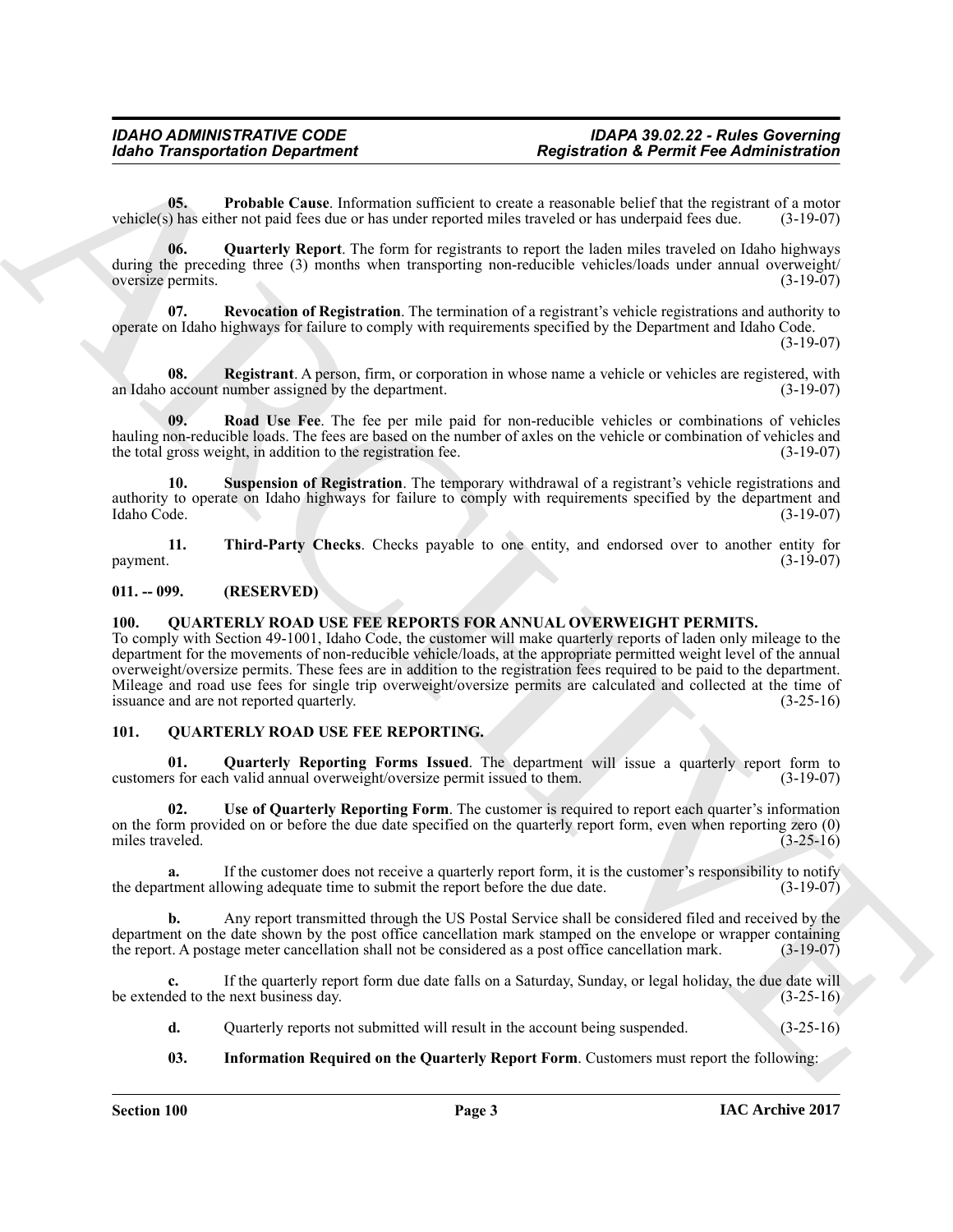#### *IDAHO ADMINISTRATIVE CODE IDAPA 39.02.22 - Rules Governing Idaho Transportation Department Registration & Permit Fee Administration*

(3-19-07)

**Example Transportation Department <br>
The number of their continent results are continent the properties of the number of the number of the number of the number of the number of the number of the number of the number of t a.** The number of laden miles traveled on Idaho highways when operating under an annual overweight/oversize permit with non-reducible vehicles and/or load that exceed eighty thousand (80,000) pounds and/or legal axle weights for the appropriate weight category for the quarter specified on the quarterly report form, rounded to the next full mile; and the road use fee due; and penalty, if the report is filed after the due date. (3-25-16)

| Total amount due. | $(11-20-91)$ |
|-------------------|--------------|
|                   |              |

**c.** Signature and title of company official, and date of report. All reports filed with the department must be signed by an authorized representative of the company/individual in order to be considered a valid report even if zero (0) miles are being reported. (3-25-16) even if zero  $(0)$  miles are being reported.

| Address change, if different from quarterly report form. | $(11-20-91)$ |
|----------------------------------------------------------|--------------|
| Customer telephone number                                | $(3-19-07)$  |

#### <span id="page-3-0"></span>**102. -- 199. (RESERVED)**

### <span id="page-3-2"></span><span id="page-3-1"></span>**200. INSTALLMENT PAYMENTS FOR COMMERCIAL VEHICLE REGISTRATION.**

The department offers a Payment Plan for registrants in compliance with Sections 49-434, Idaho Code. (3-19-07)

<span id="page-3-4"></span>

| 01.<br><b>Requirements to Participate in Installment Payments.</b> |  | $(3-19-07)$ |
|--------------------------------------------------------------------|--|-------------|
|--------------------------------------------------------------------|--|-------------|

**a.** Participant must sign participation contract agreement. (3-19-07)

**b.** Only Full Fee and Idaho IRP registration fees are included in the payment plan. Other jurisdictions' shall not be included. (3-19-07) IRP fees shall not be included.

**c.** Only full annual registration fees shall be included in payment plan. Registrations for less than one full year shall not be included.

**d.** Vehicles not registered within thirty (30) days after the previous year registration has expired shall not be eligible for the installment payment option. Submitted applications for registration that have been invoiced, but not paid for, by the due date stated on the fee summary sheet shall not be eligible for the installment payment option. (3-29-10)

**e.** Installment contract requirements do not provide opportunity for registrant to opt out of any remaining installment payments. The balance of the payment plan shall continue to be paid even if the truck is not being operated. (3-19-07) being operated.

**f.** If registrant meets the criteria in Section 300 of this rule, the prorated portion of the Idaho fee shall be credited toward the installment plan or refunded if the plan has been paid in full. (3-29-10)

Registrant shall not participate in installment payment plan if the registrant's account has uspended as stated in Subsection 200.06 of this rule. (3-29-10) previously been suspended as stated in Subsection 200.06 of this rule.

The contract shall stipulate the payment periods and the installment confirmation letter shall<br>lates of each subsequent payment. (3-19-07) stipulate the due dates of each subsequent payment.

**i.** An installment payment plan fee of fifty dollars (\$50) shall be required and collected at the time of setup for each installment payment plan created. (3-29-10)

## <span id="page-3-3"></span>**02. Billings, Payments and Due Dates of Installment Plan**. (3-19-07)

**a.** The department shall upon acceptance of the contract by the registrant, receive one-quarter of the annual registration fee along with the installment payment plan fee, and then shall bill the registrant for three (3)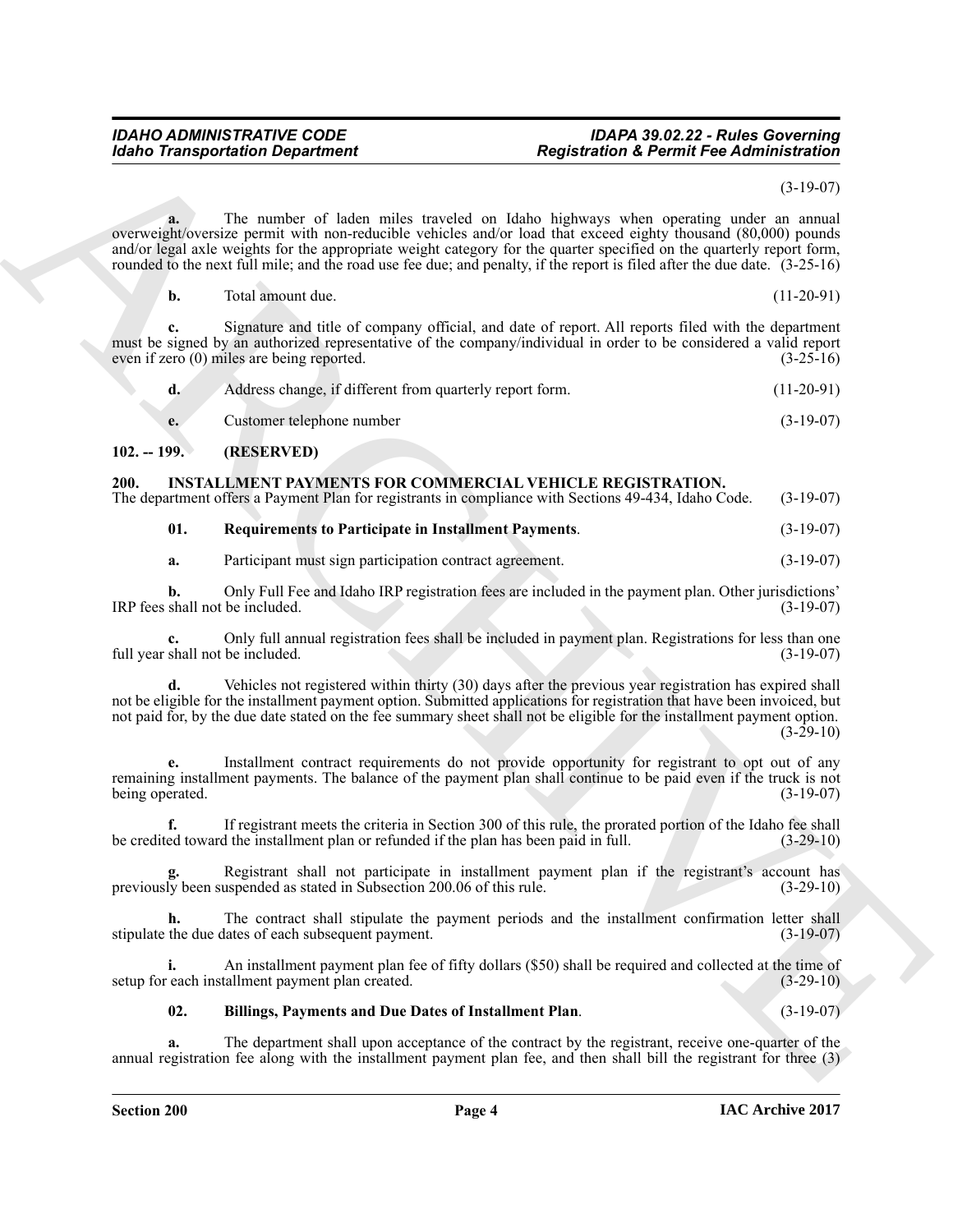equal installments based upon the previously set payment periods outlined in the contract, which are due by the end<br>of the third, sixth, and ninth months after the effective date of the registration. (3-29-10) of the third, sixth, and ninth months after the effective date of the registration.

**b.** Courtesy billing notices for the next installment payment due will be mailed approximately one (1) cior to the due date.  $(3-29-10)$ month prior to the due date.

**c.** US Postal Service postmark shall be used to determine if payment is received on time. If the envelope is postmarked on or before the last day of the month, the payment shall be considered "on time." (3-19-07)

**d.** If the last day of the month falls on a Saturday, Sunday or legal holiday, the next business day shall level date. (3-19-07) be considered the due date.

**e.** Non receipt of the department's billing notice does not relieve the burden of the registrant to pay liment amount by the due date.  $(3-19-07)$ the installment amount by the due date.

#### <span id="page-4-2"></span>**03. Failure to Pay Installment Payment by Due Date**. (3-19-07)

**a.** The department shall send out courtesy pre-suspension notices approximately five (5) days after the due date to registrants who have failed to remit payment by the due date printed on the quarterly billing. (3-29-10)

**b.** The pre-suspension letter shall contain a late penalty fee of ten percent (10%) of the amount due diditional one percent (1%) for each month or portion of a month that the payment is past due. (3-19-07) and an additional one percent  $(1%)$  for each month or portion of a month that the payment is past due.

<span id="page-4-5"></span>**c.** Registrant shall pay installment amount portion that is due, plus assessed penalties and interest. (3-19-07)

Moto Totaspondato Department<br>
2. The state of the state of the state of the state of the state of the state of the state of the state of the state of the state of the state of the state of the state of the state of the s **04. Suspension of Registrant's Account Due to Non-Payment of Payment Plan**. Approximately two (2) weeks after pre-suspension notices are mailed to the registrant, the department shall suspend accounts of registrant's that have failed to remit installment payment and/or interest and penalty. (3-19-07) registrant's that have failed to remit installment payment and/or interest and penalty.

#### <span id="page-4-3"></span>**05. Reinstatement Fee for Payment Plan Registration**. (3-19-07)

**a.** A forty dollar (\$40) reinstatement fee shall be applied to all payment plan accounts that have been suspended.  $(3-19-07)$  $s$ uspended.  $(3-19-07)$ 

**b.** Registrant must pay quarterly payment portion, penalty and interest, if applicable, and ment fee before suspension shall be cleared from account. (3-19-07) reinstatement fee before suspension shall be cleared from account.

#### <span id="page-4-4"></span>**06. Repetitive Suspensions Result**. (3-29-10)

**a.** After the registrant's account has been suspended for delinquent installment payments two (2) or less, the registrant shall not be allowed to participate in future payment plan programs unless; (3-29-10) more times, the registrant shall not be allowed to participate in future payment plan programs unless;

i. Customer has twelve (12) consecutive months of no suspensions related to the account starting month the account is cleared; and (3-29-10) from the month the account is cleared; and

ii. Customer requests in writing to the department to participate in future installment payment plans and will be allowed to do so. (3-29-10)

#### <span id="page-4-0"></span>**201. -- 299. (RESERVED)**

#### <span id="page-4-1"></span>**300. REFUNDS.**

#### <span id="page-4-7"></span><span id="page-4-6"></span>**01. Fees Eligible for Refund**. (3-19-07)

**a.** Commercial vehicle registration is eligible for refund when the criteria in Section 49-434, Idaho e met.  $(3-19-07)$ Code, are met.

#### **IAC Archive 2017**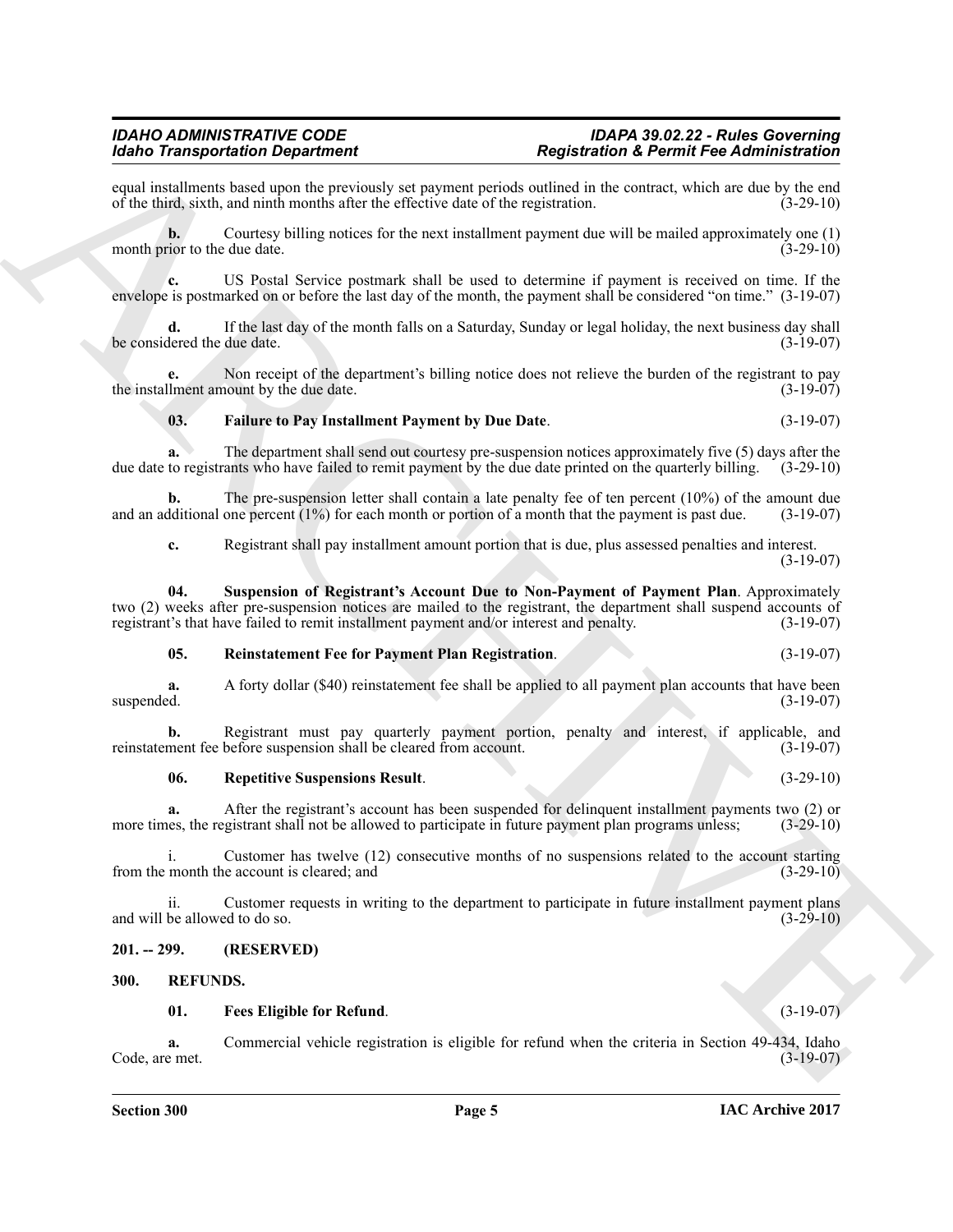<span id="page-5-9"></span><span id="page-5-8"></span>

|                                        | <b>Idaho Transportation Department</b>                                                                                                                                                                                                                                                                                                                                                                            | <b>Registration &amp; Permit Fee Administration</b> |                                                                                                                 |
|----------------------------------------|-------------------------------------------------------------------------------------------------------------------------------------------------------------------------------------------------------------------------------------------------------------------------------------------------------------------------------------------------------------------------------------------------------------------|-----------------------------------------------------|-----------------------------------------------------------------------------------------------------------------|
| b.                                     | If account has been overpaid, and no other fees are owed to the department.                                                                                                                                                                                                                                                                                                                                       |                                                     | $(3-19-07)$                                                                                                     |
| c.                                     | Unexpired portion of Idaho based fees are refundable for:                                                                                                                                                                                                                                                                                                                                                         |                                                     | $(3-19-07)$                                                                                                     |
| 1.                                     | A vehicle that has been sold or repossessed;                                                                                                                                                                                                                                                                                                                                                                      |                                                     | $(3-29-10)$                                                                                                     |
| ii.                                    | A vehicle that has been damaged beyond repair; or                                                                                                                                                                                                                                                                                                                                                                 |                                                     | $(3-19-07)$                                                                                                     |
| iii.                                   | A vehicle on which the lease has been terminated.                                                                                                                                                                                                                                                                                                                                                                 |                                                     | $(3-19-07)$                                                                                                     |
| 1V.                                    | Other refund requests will be reviewed and approved or denied on a case by case basis.                                                                                                                                                                                                                                                                                                                            |                                                     | $(3-25-16)$                                                                                                     |
| 02.                                    | Fees Not Eligible for Refunds. Other jurisdiction's fees are not refundable by Idaho.                                                                                                                                                                                                                                                                                                                             |                                                     | $(3-25-16)$                                                                                                     |
| 03.                                    | <b>Request for Refunds:</b>                                                                                                                                                                                                                                                                                                                                                                                       |                                                     | $(3-19-07)$                                                                                                     |
| a.<br>include:                         | Registrant can make a request for refund of fees from the department. The refund request must                                                                                                                                                                                                                                                                                                                     |                                                     | $(3-19-07)$                                                                                                     |
| i.                                     | Proof of sale or repossession of the vehicle;                                                                                                                                                                                                                                                                                                                                                                     |                                                     | $(3-29-10)$                                                                                                     |
| $\overline{11}$ .<br>beyond repair; or | Proof from the insurance company or law enforcement agency that the vehicle has been damaged                                                                                                                                                                                                                                                                                                                      |                                                     | $(3-19-07)$                                                                                                     |
| iii.                                   | Proof of lease termination from the leasing company.                                                                                                                                                                                                                                                                                                                                                              |                                                     | $(3-19-07)$                                                                                                     |
| b.                                     | Request shall be subject to audit as provided in Idaho Code.                                                                                                                                                                                                                                                                                                                                                      |                                                     | $(3-19-07)$                                                                                                     |
| c.<br>refund is processed.             | All refund requests shall be reviewed to ensure that all requests are valid and eligible. The Revenue<br>Operations supervisor shall also approve/disapprove refunds. If the refund amount is greater than or equal to one<br>thousand (\$1,000) dollars, a Financial Services manager shall also review and approve/disapprove the request before                                                                |                                                     | $(3-25-16)$                                                                                                     |
|                                        | Approval/disapproval shall be indicated by either signature, or electronic approval by means of the<br>department's financial management system.                                                                                                                                                                                                                                                                  |                                                     | $(3-19-07)$                                                                                                     |
| $301. - 599.$                          | (RESERVED)                                                                                                                                                                                                                                                                                                                                                                                                        |                                                     |                                                                                                                 |
| 600.                                   | <b>INSUFFICIENT FUNDS.</b><br>Insufficient Funds will be indicated by the abbreviation ISF.                                                                                                                                                                                                                                                                                                                       |                                                     | $(3-19-07)$                                                                                                     |
| 01.                                    | Payment With Insufficient Fund Check. If a customer pays a fee by check and the check is<br>returned to the department as ISF, the transaction will be cancelled. The department reserves the right to not accept<br>checks from a customer who has written two (2) or more ISF checks within four (4) years to the department. That<br>customer will have to pay with cash, or verifiable check, or credit card. |                                                     | $(3-25-16)$                                                                                                     |
| 02.                                    | Suspension of Account. The department will suspend the customer's account until the customer<br>has paid the amount of the ISF check, along with the twenty dollar (\$20) ISF fee.                                                                                                                                                                                                                                |                                                     | $(3-25-16)$                                                                                                     |
| 03.                                    | No Further Transactions. The department will not complete further transactions with the<br>customer until the customer has paid the amount of the ISF check along with the twenty dollar (\$20) ISF fee.                                                                                                                                                                                                          |                                                     | $(3-19-07)$                                                                                                     |
| 601.                                   | <b>ACCEPTANCE OF CHECKS.</b>                                                                                                                                                                                                                                                                                                                                                                                      |                                                     | The department will accept personal checks as form of payment with sufficient proof of identification. If check |

#### <span id="page-5-0"></span>**301. -- 599. (RESERVED)**

#### <span id="page-5-7"></span><span id="page-5-6"></span><span id="page-5-4"></span><span id="page-5-1"></span>**600. INSUFFICIENT FUNDS.**

#### <span id="page-5-5"></span><span id="page-5-3"></span><span id="page-5-2"></span>**601. ACCEPTANCE OF CHECKS.**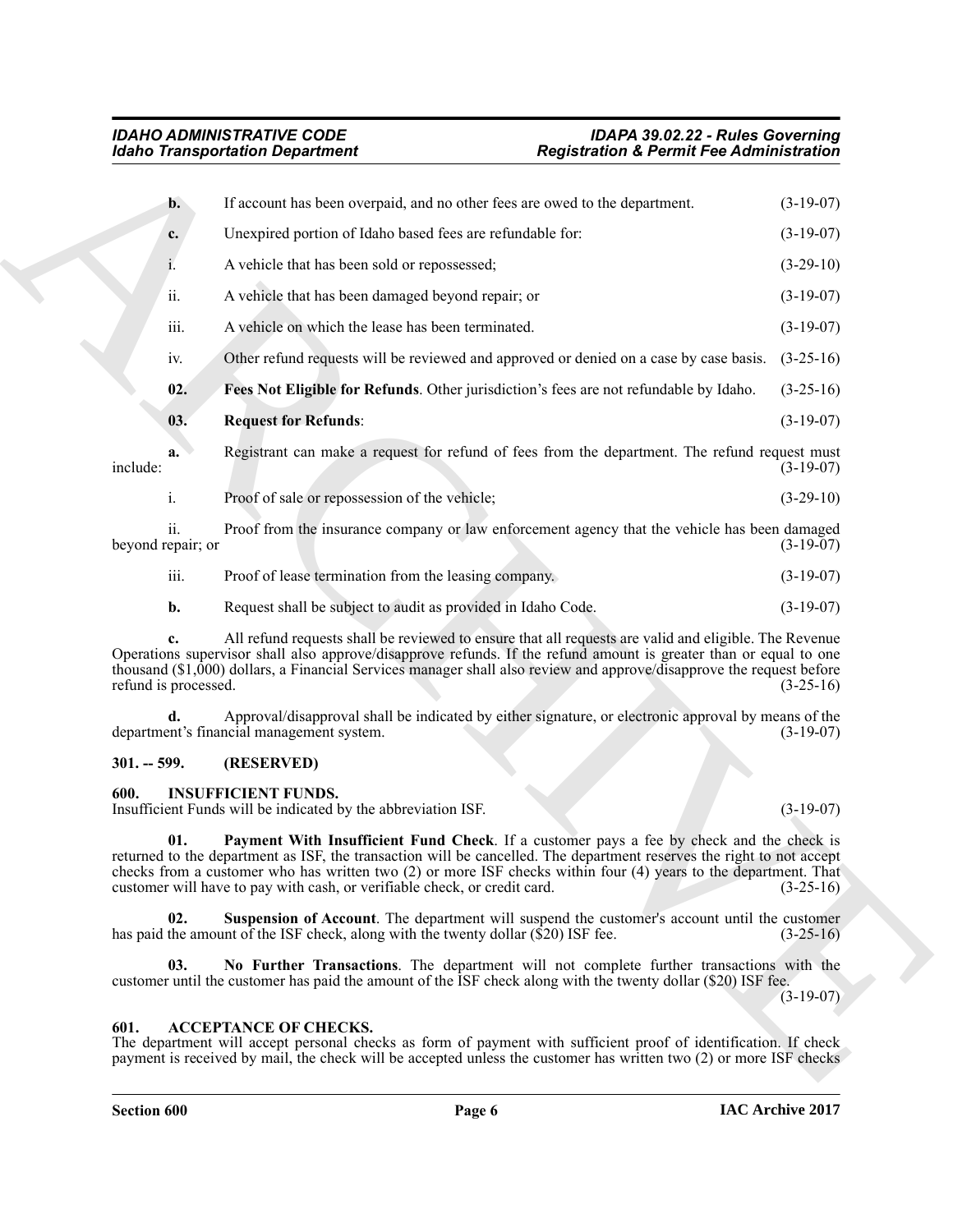within four (4) years to the department, per Subsection 600.01 of this rule. (3-25-16)

### <span id="page-6-13"></span><span id="page-6-0"></span>**602. CREDIT CARD PAYMENTS.**

The department will accept only Visa or Mastercard for any fees due to or purchases from the department. (3-25-16)

### <span id="page-6-1"></span>**603. -- 699. (RESERVED)**

#### <span id="page-6-22"></span><span id="page-6-2"></span>*SUSPENSION OF REGISTRATION.*

The department shall suspend the vehicle registration(s) by notifying the registrant in writing sent via first class prepaid mail to the registrant's last known address if: (3-19-07)

<span id="page-6-23"></span>**01. Failure to Comply**. The registrant fails to comply with a billing letter requesting payment of fees lities. (3-19-07) and penalties.

<span id="page-6-24"></span>**02.** Non-Filing by the Registrant. The registrant does not file quarterly reports or make installment s to the department. (3-19-07) payments to the department.

#### <span id="page-6-21"></span><span id="page-6-3"></span>**REVOCATION OF REGISTRATION.**

The department shall revoke the vehicle registration(s) if the registrant fails to comply with a suspension notice within fifteen  $(15)$  days of receipt of the notice. within fifteen  $(15)$  days of receipt of the notice.

#### <span id="page-6-18"></span><span id="page-6-4"></span>**702. REQUIREMENTS FOR REINSTATEMENT OF REVOKED OR SUSPENDED VEHICLE REGISTRATION.**

<span id="page-6-19"></span>**01.** Revocation. In the case of a revocation, a registrant must pay all fees due and a forty dollar (\$40) ment fee to be reinstated and must also re-register to resume operating. (3-25-16) reinstatement fee to be reinstated and must also re-register to resume operating.

<span id="page-6-20"></span>**02.** Suspension. In the case of a suspension all fees, reports, and records required prior to the on must be provided to the department, including a forty dollar (\$40) reinstatement fee. (3-25-16) suspension must be provided to the department, including a forty dollar  $(\$40)$  reinstatement fee.

#### <span id="page-6-17"></span><span id="page-6-5"></span>**703. REQUIREMENTS FOR COLLECTIONS.**

**Example Transportation Department**<br> **Example Transportation Department**<br>
CHE TRANSPORT AND PAYMENTS. Subsection 60.001 of the role.<br>
(ALL - CHE) THE TRANSPORTED HE ARCHIVES TRANSPORT (ARCHIVES)<br>
(ALL - CHE) THE CHE TRAN All unpaid amounts owed to the department may be sent to an external collection agency. Collection agencies may charge a fee for their efforts in collection of a debt as per Section 67-2358, Idaho Code. Accounts that have been assigned to a collection agency must pay the collection agency all fees due. The department will not accept the payment once assigned to the collection agency. (3-25-16) payment once assigned to the collection agency.

#### <span id="page-6-6"></span>**704. -- 799. (RESERVED)**

#### <span id="page-6-14"></span><span id="page-6-7"></span>**800. ENFORCEMENT.**

<span id="page-6-15"></span>**01. Delayed Movement**. If the registration of a vehicle is suspended the Ports of Entry shall delay movement of the vehicle until such time as the registrant complies with the condition(s) that caused the suspension. (3-19-07)

<span id="page-6-16"></span>**02. Revoked Registrations**. If a registrant's registrations are revoked for failure to respond to a suspension notice, the motor vehicle cannot be operated on Idaho highways until the registrant complies with Section 702 of this rule. Registrants with outstanding balances owed to the department or revoked registrations are not eligible to purchase trip permits. (3-25-16)

#### <span id="page-6-8"></span>**801. -- 899. (RESERVED)**

#### <span id="page-6-10"></span><span id="page-6-9"></span>**900. APPEAL PROCEDURE.**

**01.** Filing of Appeal. A registrant wishing to contest a penalty or suspension of a registration or an may file an appeal within ten (10) days of receipt of the notice. (3-19-07) account may file an appeal within ten  $(10)$  days of receipt of the notice.

<span id="page-6-12"></span><span id="page-6-11"></span>**02. Delivery of Appeal**. The appeal must be either hand delivered or mailed to Commercial Vehicle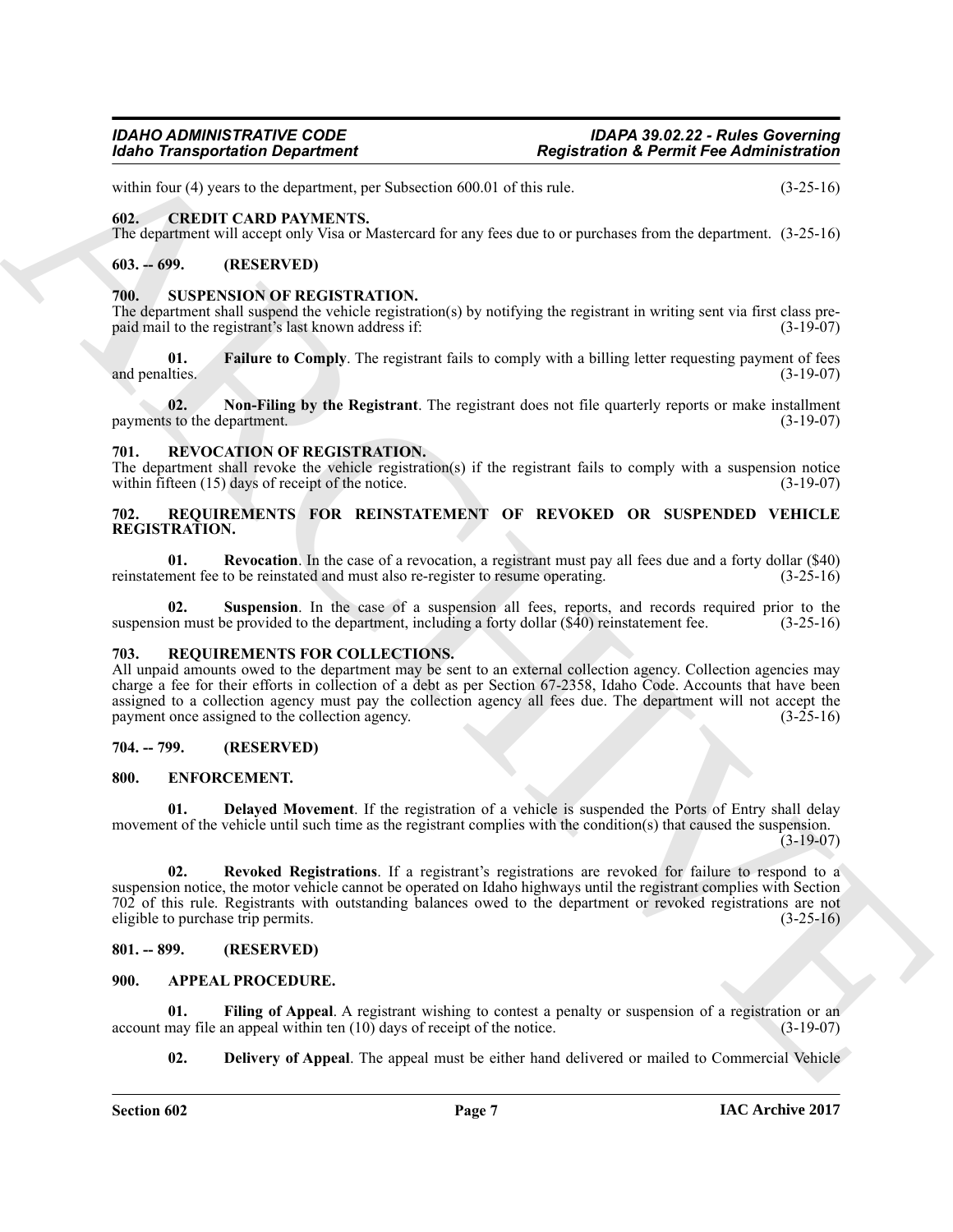#### *IDAHO ADMINISTRATIVE CODE IDAPA 39.02.22 - Rules Governing Idaho Transportation Department Registration & Permit Fee Administration*

<span id="page-7-1"></span>Services Manager, Idaho Transportation Department, P.O. Box 7129, Boise, Idaho 83707-1129. (3-19-07)

Editor Transportation Department<br>
System Added Lands and Decity of Decision Archives and Contact Section Archives and Contact Contact Contact C<br>
William Contact Archives and Contact Contact Contact Contact Contact Contact **03.** Delivery of Decision. A copy of the final decision in response to the request will be sent to the registrant. (3-19-07) registrant. (3-19-07)

<span id="page-7-0"></span>**901. -- 999. (RESERVED)**